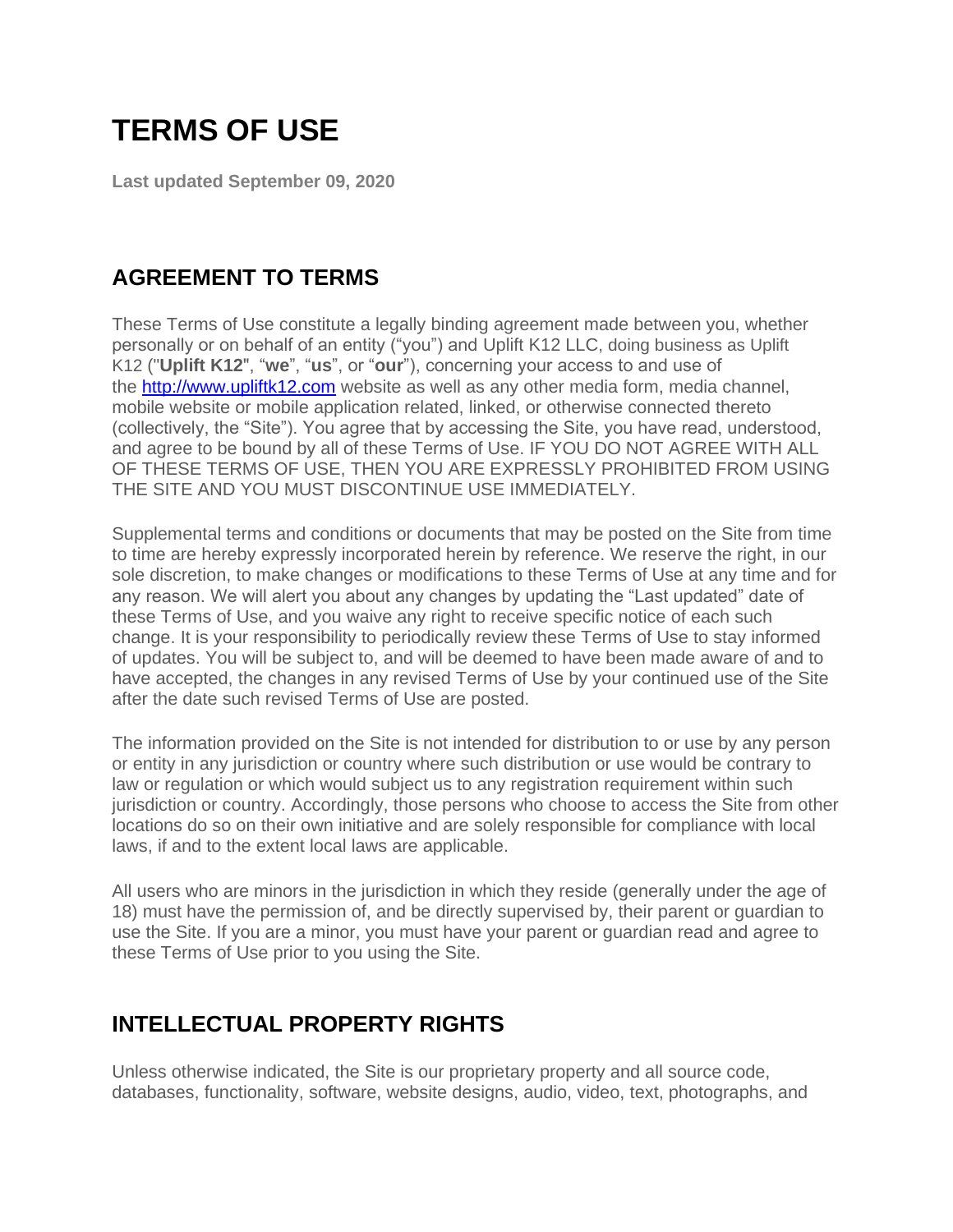graphics on the Site (collectively, the "Content") and the trademarks, service marks, and logos contained therein (the "Marks") are owned or controlled by us or licensed to us, and are protected by copyright and trademark laws and various other intellectual property rights and unfair competition laws of the United States, international copyright laws, and international conventions. The Content and the Marks are provided on the Site "AS IS" for your information and personal use only. Except as expressly provided in these Terms of Use, no part of the Site and no Content or Marks may be copied, reproduced, aggregated, republished, uploaded, posted, publicly displayed, encoded, translated, transmitted, distributed, sold, licensed, or otherwise exploited for any commercial purpose whatsoever, without our express prior written permission.

Provided that you are eligible to use the Site, you are granted a limited license to access and use the Site and to download or print a copy of any portion of the Content to which you have properly gained access solely for your personal, non-commercial use. We reserve all rights not expressly granted to you in and to the Site, the Content and the Marks.

# **USER REPRESENTATIONS**

By using the Site, you represent and warrant that: (1) all registration information you submit will be true, accurate, current, and complete; (2) you will maintain the accuracy of such information and promptly update such registration information as necessary; (3) you have the legal capacity and you agree to comply with these Terms of Use; (4) you are not a minor in the jurisdiction in which you reside, or if a minor, you have received parental permission to use the Site; (5) you will not access the Site through automated or non-human means, whether through a bot, script or otherwise; (6) you will not use the Site for any illegal or unauthorized purpose; and (7) your use of the Site will not violate any applicable law or regulation.

If you provide any information that is untrue, inaccurate, not current, or incomplete, we have the right to suspend or terminate your account and refuse any and all current or future use of the Site (or any portion thereof).

# **USER REGISTRATION**

You may be required to register with the Site. You agree to keep your password confidential and will be responsible for all use of your account and password. We reserve the right to remove, reclaim, or change a username you select if we determine, in our sole discretion, that such username is inappropriate, obscene, or otherwise objectionable.

#### **FEES AND PAYMENT**

We accept the following forms of payment: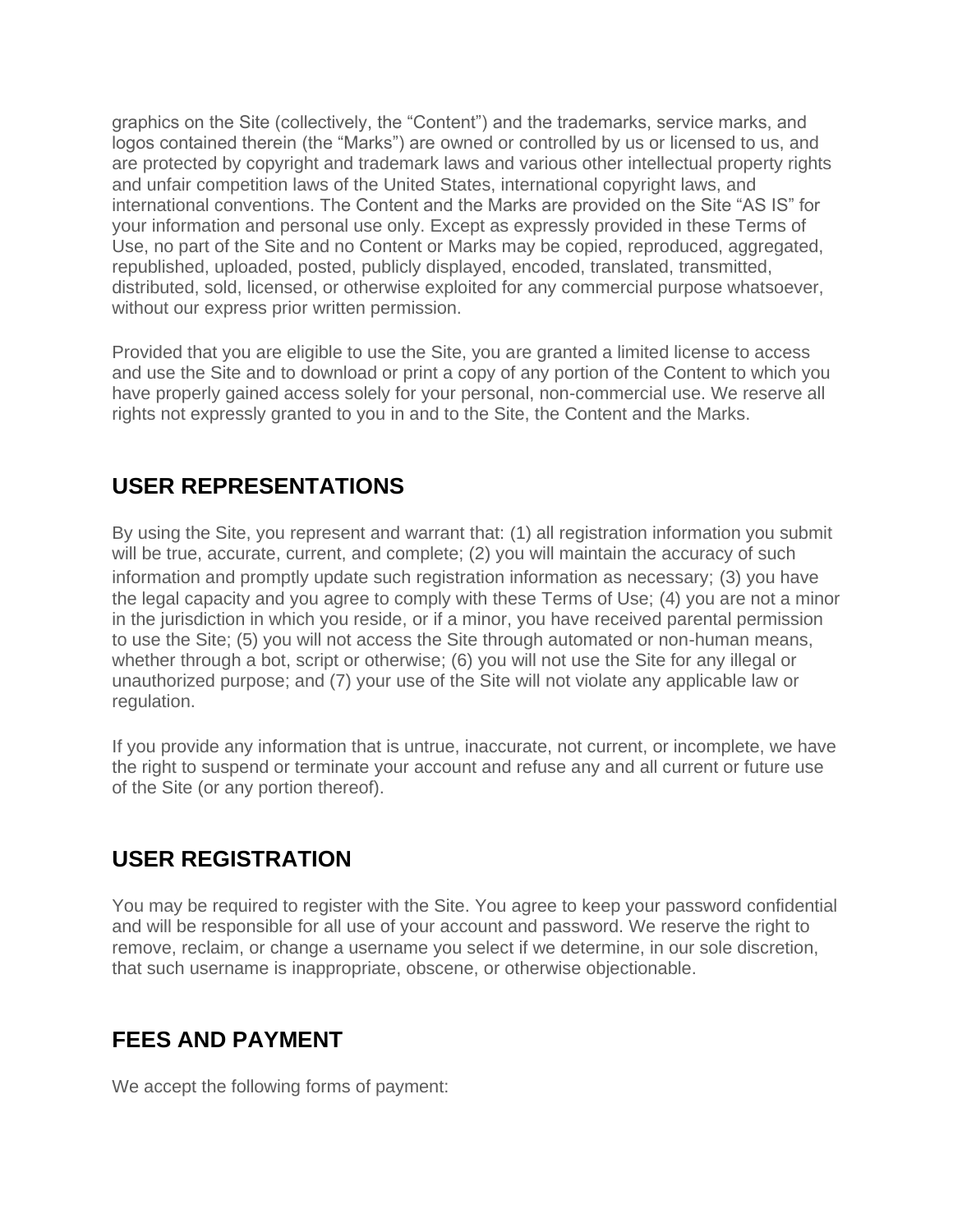- Authorize.net

You may be required to purchase or pay a fee to access some of our services. You agree to provide current, complete, and accurate purchase and account information for all purchases made via the Site. You further agree to promptly update account and payment information, including email address, payment method, and payment card expiration date, so that we can complete your transactions and contact you as needed. We bill you through an online billing account for purchases made via the Site. Sales tax will be added to the price of purchases as deemed required by us. We may change prices at any time. All payments shall be in U.S. dollars.

You agree to pay all charges or fees at the prices then in effect for your purchases, and you authorize us to charge your chosen payment provider for any such amounts upon making your purchase. If your purchase is subject to recurring charges, then you consent to our charging your payment method on a recurring basis without requiring your prior approval for each recurring charge, until you notify us of your cancellation.

We reserve the right to correct any errors or mistakes in pricing, even if we have already requested or received payment. We also reserve the right to refuse any order placed through the Site.

## **FREE TRIAL**

We offer a limited free account to new users who register with the Site. The account will not be charged and the subscription will be free until upgraded to a paid version at the users request.

# **CANCELLATION**

All purchases are non-refundable. You can cancel your subscription at any time by logging into your account. Your cancellation will take effect at the end of the current paid term.

If you are unsatisfied with our services, please email us at teach@upliftk12.com or call us at (469)431-0809.

### **PROHIBITED ACTIVITIES**

You may not access or use the Site for any purpose other than that for which we make the Site available. The Site may not be used in connection with any commercial endeavors except those that are specifically endorsed or approved by us.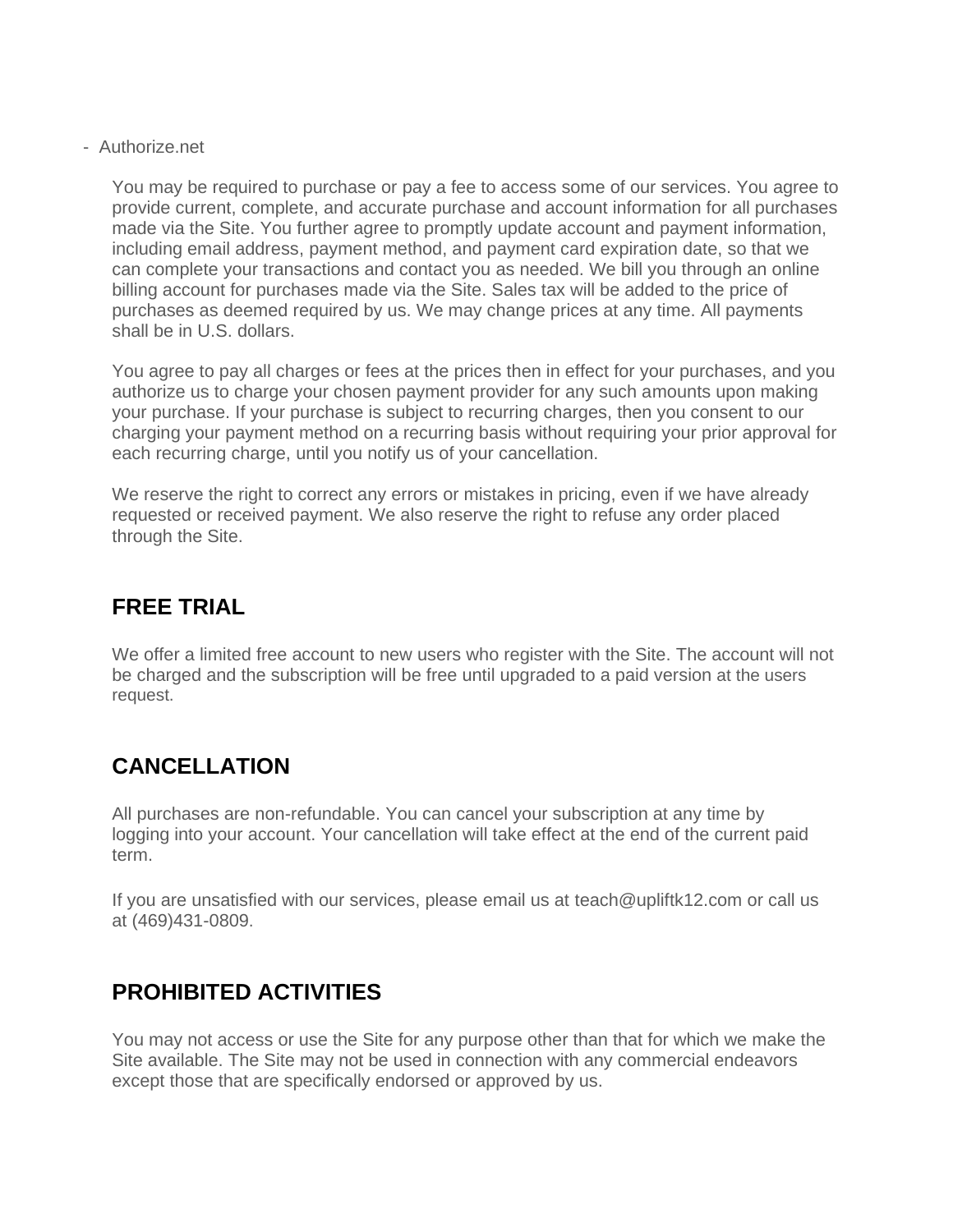As a user of the Site, you agree not to:

1. Systematically retrieve data or other content from the Site to create or compile, directly or indirectly, a collection, compilation, database, or directory without written permission from us.

2. Make any unauthorized use of the Site, including collecting usernames and/or email addresses of users by electronic or other means for the purpose of sending unsolicited email, or creating user accounts by automated means or under false pretenses.

3. Use a buying agent or purchasing agent to make purchases on the Site.

4. Use the Site to advertise or offer to sell goods and services.

5. Circumvent, disable, or otherwise interfere with security-related features of the Site, including features that prevent or restrict the use or copying of any Content or enforce limitations on the use of the Site and/or the Content contained therein.

6. Engage in unauthorized framing of or linking to the Site.

7. Trick, defraud, or mislead us and other users, especially in any attempt to learn sensitive account information such as user passwords.

8. Make improper use of our support services or submit false reports of abuse or misconduct.

9. Engage in any automated use of the system, such as using scripts to send comments or messages, or using any data mining, robots, or similar data gathering and extraction tools. 10. Interfere with, disrupt, or create an undue burden on the Site or the networks or services connected to the Site.

11. Attempt to impersonate another user or person or use the username of another user.

12. Sell or otherwise transfer your profile.

13. Use any information obtained from the Site in order to harass, abuse, or harm another person.

14. Use the Site as part of any effort to compete with us or otherwise use the Site and/or the Content for any revenue-generating endeavor or commercial enterprise.

15. Decipher, decompile, disassemble, or reverse engineer any of the software comprising or in any way making up a part of the Site.

16. Attempt to bypass any measures of the Site designed to prevent or restrict access to the Site, or any portion of the Site.

17. Harass, annoy, intimidate, or threaten any of our employees or agents engaged in providing any portion of the Site to you.

18. Delete the copyright or other proprietary rights notice from any Content.

19. Copy or adapt the Site's software, including but not limited to Flash, PHP, HTML, JavaScript, or other code.

20. Upload or transmit (or attempt to upload or to transmit) viruses, Trojan horses, or other material, including excessive use of capital letters and spamming (continuous posting of repetitive text), that interferes with any party's uninterrupted use and enjoyment of the Site or modifies, impairs, disrupts, alters, or interferes with the use, features, functions, operation, or maintenance of the Site.

21. Upload or transmit (or attempt to upload or to transmit) any material that acts as a passive or active information collection or transmission mechanism, including without limitation, clear graphics interchange formats ("gifs"), 1×1 pixels, web bugs, cookies, or other similar devices (sometimes referred to as "spyware" or "passive collection mechanisms" or "pcms").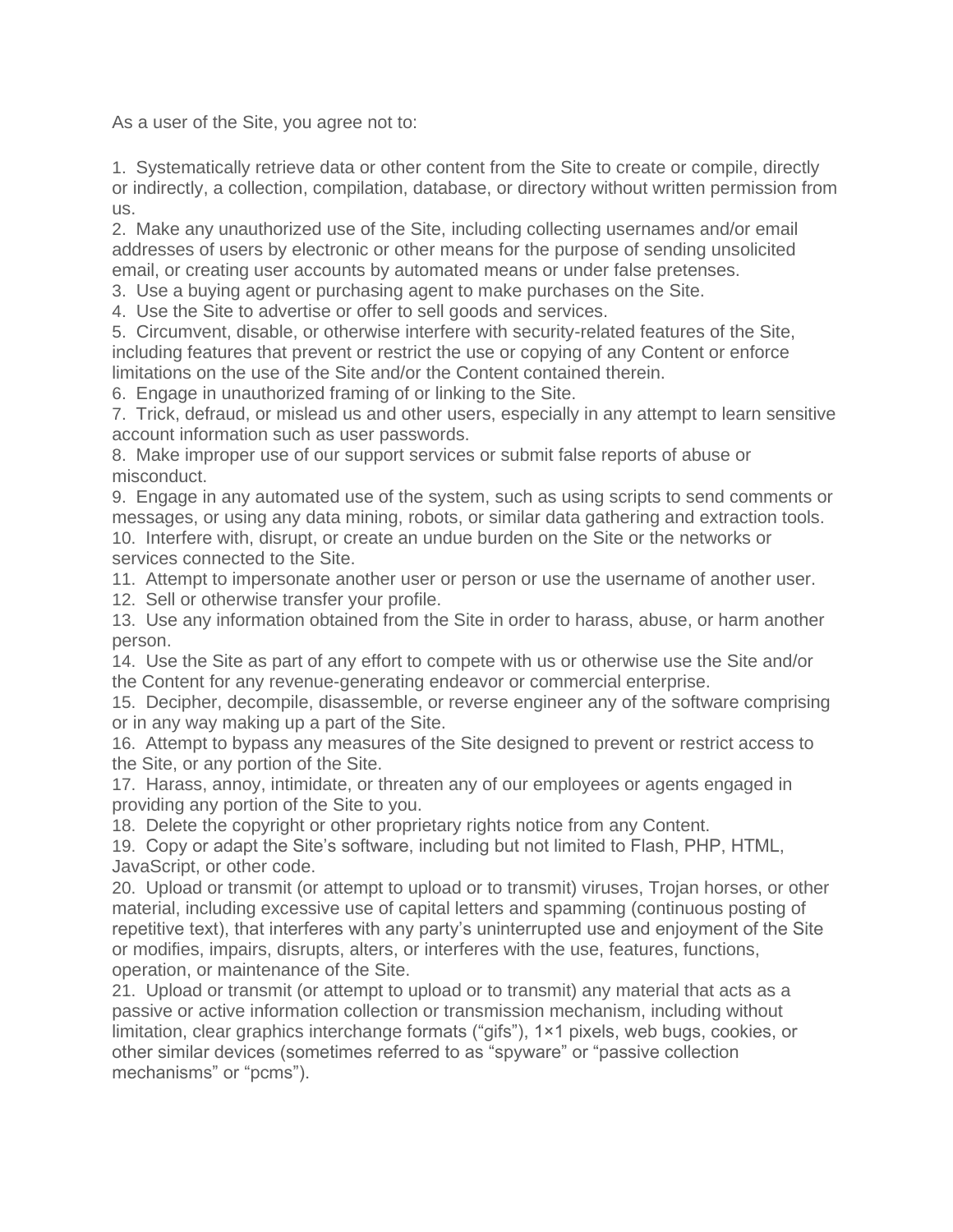22. Except as may be the result of standard search engine or Internet browser usage, use, launch, develop, or distribute any automated system, including without limitation, any spider, robot, cheat utility, scraper, or offline reader that accesses the Site, or using or launching any unauthorized script or other software.

23. Disparage, tarnish, or otherwise harm, in our opinion, us and/or the Site.

24. Use the Site in a manner inconsistent with any applicable laws or regulations.

#### **USER GENERATED CONTRIBUTIONS**

The Site does not offer users to submit or post content. We may provide you with the opportunity to create, submit, post, display, transmit, perform, publish, distribute, or broadcast content and materials to us or on the Site, including but not limited to text, writings, video, audio, photographs, graphics, comments, suggestions, or personal information or other material (collectively, "Contributions"). Contributions may be viewable by other users of the Site and through third-party websites. As such, any Contributions you transmit may be treated in accordance with the Site Privacy Policy. When you create or make available any Contributions, you thereby represent and warrant that:

1. The creation, distribution, transmission, public display, or performance, and the accessing, downloading, or copying of your Contributions do not and will not infringe the proprietary rights, including but not limited to the copyright, patent, trademark, trade secret, or moral rights of any third party.

2. You are the creator and owner of or have the necessary licenses, rights, consents, releases, and permissions to use and to authorize us, the Site, and other users of the Site to use your Contributions in any manner contemplated by the Site and these Terms of Use.

3. You have the written consent, release, and/or permission of each and every identifiable individual person in your Contributions to use the name or likeness of each and every such identifiable individual person to enable inclusion and use of your Contributions in any manner contemplated by the Site and these Terms of Use.

4. Your Contributions are not false, inaccurate, or misleading.

5. Your Contributions are not unsolicited or unauthorized advertising, promotional materials,

pyramid schemes, chain letters, spam, mass mailings, or other forms of solicitation.

6. Your Contributions are not obscene, lewd, lascivious, filthy, violent, harassing, libelous,

slanderous, or otherwise objectionable (as determined by us).

7. Your Contributions do not ridicule, mock, disparage, intimidate, or abuse anyone.

8. Your Contributions do not advocate the violent overthrow of any government or incite, encourage, or threaten physical harm against another.

9. Your Contributions do not violate any applicable law, regulation, or rule.

10. Your Contributions do not violate the privacy or publicity rights of any third party.

11. Your Contributions do not contain any material that solicits personal information from anyone

under the age of 18 or exploits people under the age of 18 in a sexual or violent manner.

12. Your Contributions do not violate any applicable law concerning child pornography, or otherwise intended to protect the health or well-being of minors.

13. Your Contributions do not include any offensive comments that are connected to race, national origin, gender, sexual preference, or physical handicap.

14. Your Contributions do not otherwise violate, or link to material that violates, any provision of these Terms of Use, or any applicable law or regulation.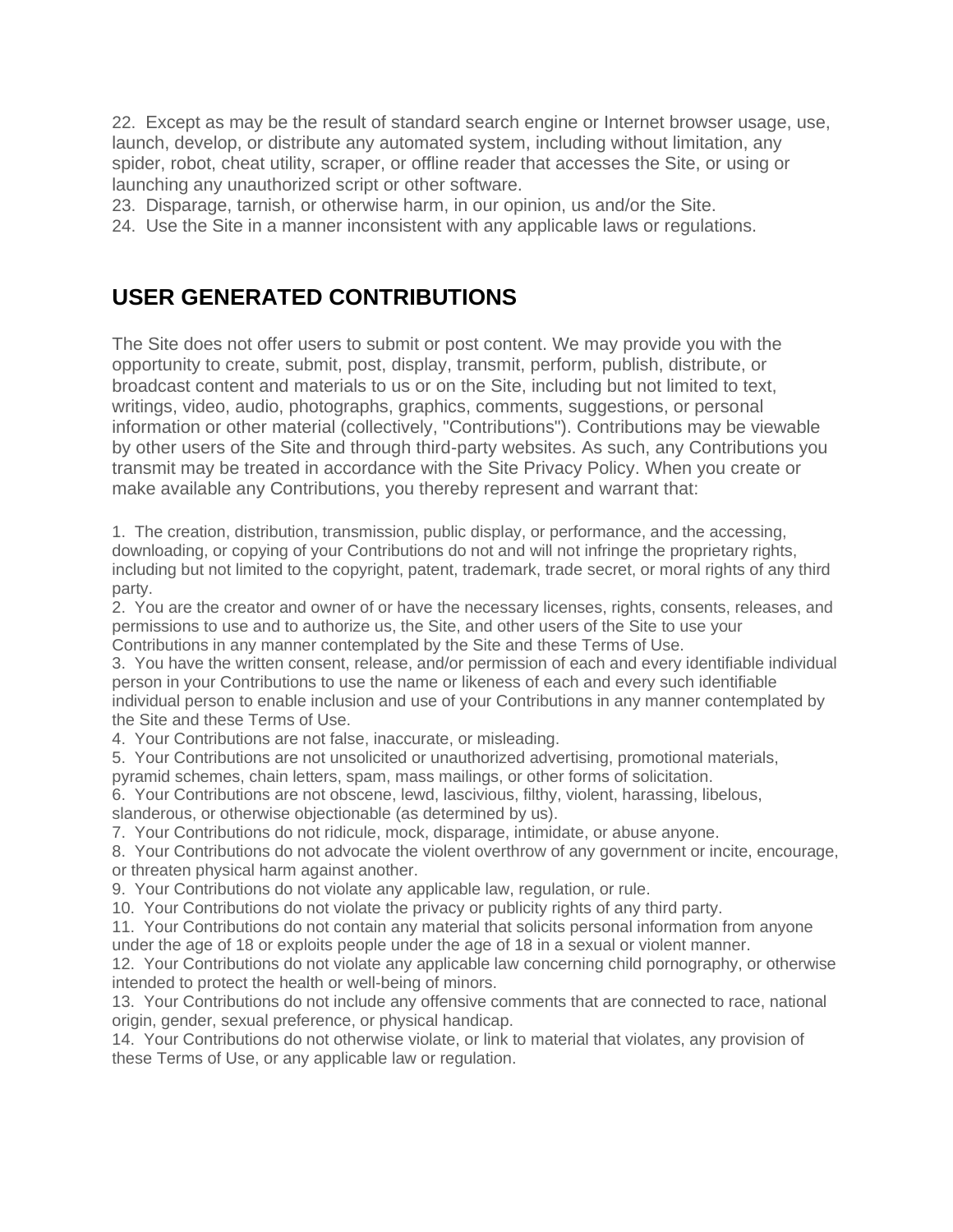Any use of the Site in violation of the foregoing violates these Terms of Use and may result in, among other things, termination or suspension of your rights to use the Site.

# **CONTRIBUTION LICENSE**

You and the Site agree that we may access, store, process, and use any information and personal data that you provide following the terms of the Privacy Policy and your choices (including settings).

By submitting suggestions or other feedback regarding the Site, you agree that we can use and share such feedback for any purpose without compensation to you.

We do not assert any ownership over your Contributions. You retain full ownership of all of your Contributions and any intellectual property rights or other proprietary rights associated with your Contributions. We are not liable for any statements or representations in your Contributions provided by you in any area on the Site. You are solely responsible for your Contributions to the Site and you expressly agree to exonerate us from any and all responsibility and to refrain from any legal action against us regarding your Contributions.

#### **SUBMISSIONS**

You acknowledge and agree that any questions, comments, suggestions, ideas, feedback, or other information regarding the Site ("Submissions") provided by you to us are nonconfidential and shall become our sole property. We shall own exclusive rights, including all intellectual property rights, and shall be entitled to the unrestricted use and dissemination of these Submissions for any lawful purpose, commercial or otherwise, without acknowledgment or compensation to you. You hereby waive all moral rights to any such Submissions, and you hereby warrant that any such Submissions are original with you or that you have the right to submit such Submissions. You agree there shall be no recourse against us for any alleged or actual infringement or misappropriation of any proprietary right in your Submissions.

# **U.S. GOVERNMENT RIGHTS**

Our services are "commercial items" as defined in Federal Acquisition Regulation ("FAR") 2.101. If our services are acquired by or on behalf of any agency not within the Department of Defense ("DOD"), our services are subject to the terms of these Terms of Use in accordance with FAR 12.212 (for computer software) and FAR 12.211 (for technical data). If our services are acquired by or on behalf of any agency within the Department of Defense, our services are subject to the terms of these Terms of Use in accordance with Defense Federal Acquisition Regulation ("DFARS") 227.7202-3. In addition, DFARS 252.227-7015 applies to technical data acquired by the DOD. This U.S. Government Rights clause is in lieu of, and supersedes, any other FAR, DFARS, or other clause or provision that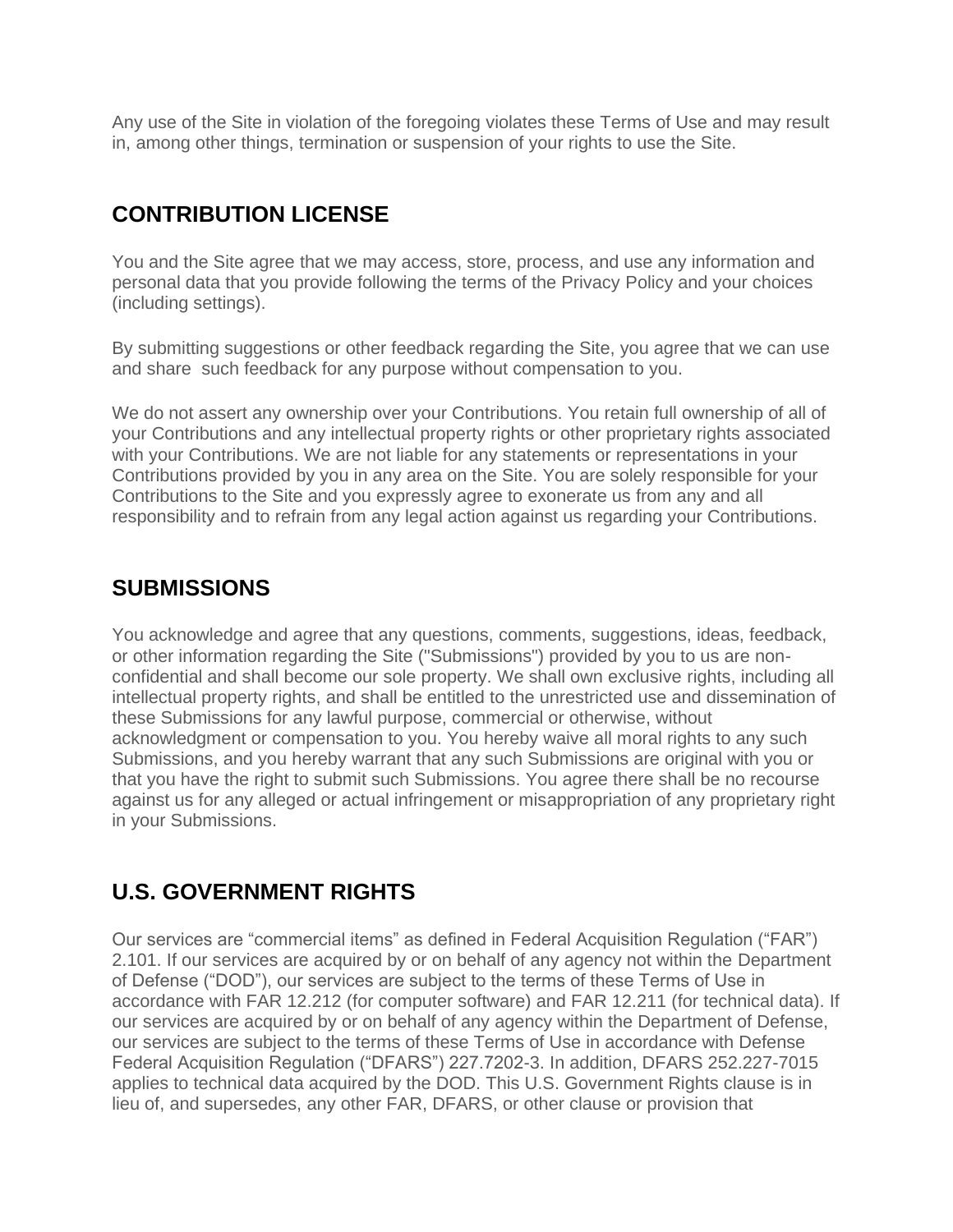addresses government rights in computer software or technical data under these Terms of Use.

# **SITE MANAGEMENT**

We reserve the right, but not the obligation, to: (1) monitor the Site for violations of these Terms of Use; (2) take appropriate legal action against anyone who, in our sole discretion, violates the law or these Terms of Use, including without limitation, reporting such user to law enforcement authorities; (3) in our sole discretion and without limitation, refuse, restrict access to, limit the availability of, or disable (to the extent technologically feasible) any of your Contributions or any portion thereof; (4) in our sole discretion and without limitation, notice, or liability, to remove from the Site or otherwise disable all files and content that are excessive in size or are in any way burdensome to our systems; and (5) otherwise manage the Site in a manner designed to protect our rights and property and to facilitate the proper functioning of the Site.

# **PRIVACY POLICY**

We care about data privacy and security. By using the Site, you agree to be bound by our Privacy Policy posted on the Site, which is incorporated into these Terms of Use. Please be advised the Site is hosted in the United States. If you access the Site from any other region of the world with laws or other requirements governing personal data collection, use, or disclosure that differ from applicable laws in the United States, then through your continued use of the Site, you are transferring your data to the United States, and you agree to have your data transferred to and processed in the United States.

### **TERM AND TERMINATION**

These Terms of Use shall remain in full force and effect while you use the Site. WITHOUT LIMITING ANY OTHER PROVISION OF THESE TERMS OF USE, WE RESERVE THE RIGHT TO, IN OUR SOLE DISCRETION AND WITHOUT NOTICE OR LIABILITY, DENY ACCESS TO AND USE OF THE SITE (INCLUDING BLOCKING CERTAIN IP ADDRESSES), TO ANY PERSON FOR ANY REASON OR FOR NO REASON, INCLUDING WITHOUT LIMITATION FOR BREACH OF ANY REPRESENTATION, WARRANTY, OR COVENANT CONTAINED IN THESE TERMS OF USE OR OF ANY APPLICABLE LAW OR REGULATION. WE MAY TERMINATE YOUR USE OR PARTICIPATION IN THE SITE OR DELETE YOUR ACCOUNT AND ANY CONTENT OR INFORMATION THAT YOU POSTED AT ANY TIME, WITHOUT WARNING, IN OUR SOLE DISCRETION.

If we terminate or suspend your account for any reason, you are prohibited from registering and creating a new account under your name, a fake or borrowed name, or the name of any third party, even if you may be acting on behalf of the third party. In addition to terminating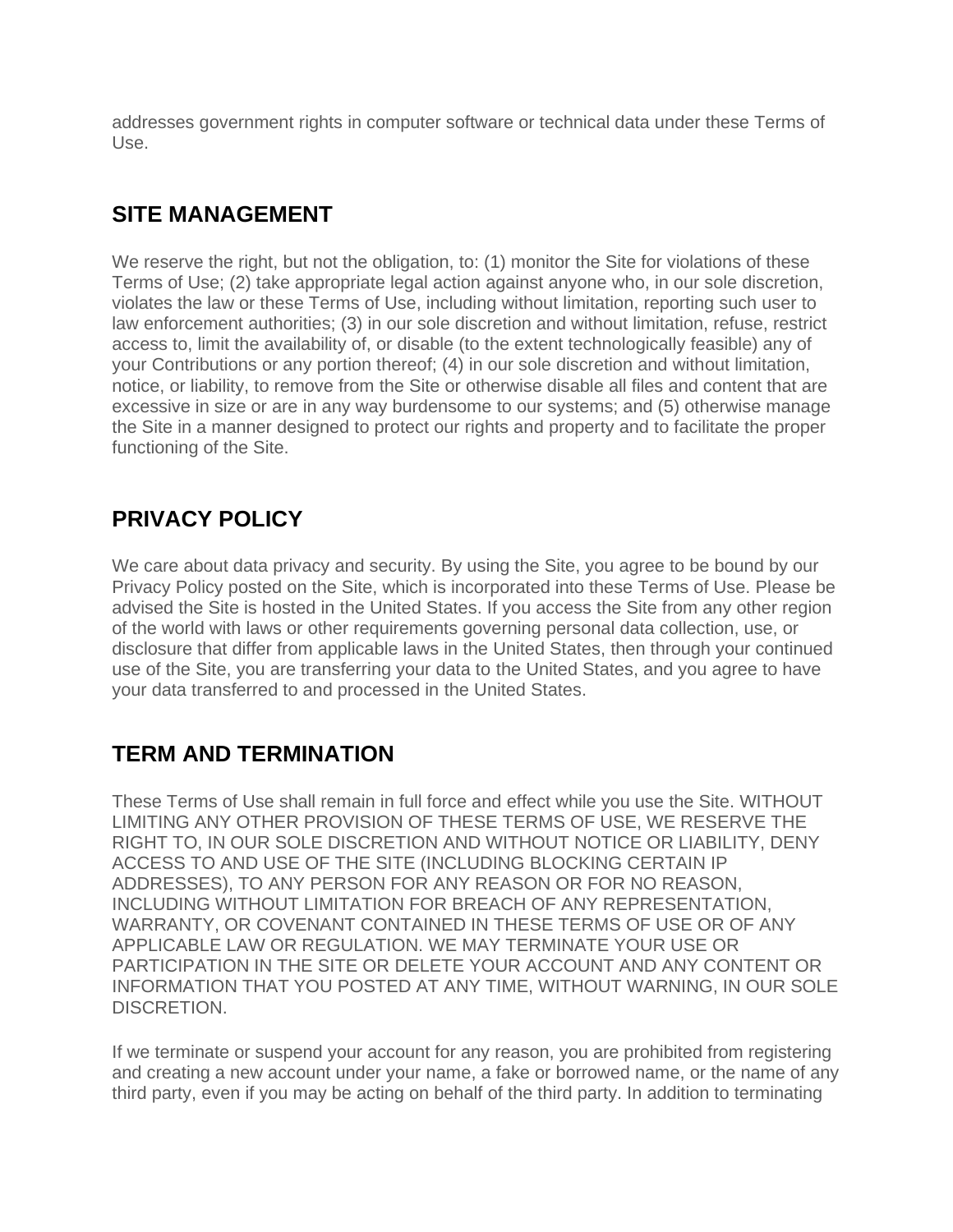or suspending your account, we reserve the right to take appropriate legal action, including without limitation pursuing civil, criminal, and injunctive redress.

# **MODIFICATIONS AND INTERRUPTIONS**

We reserve the right to change, modify, or remove the contents of the Site at any time or for any reason at our sole discretion without notice. However, we have no obligation to update any information on our Site. We also reserve the right to modify or discontinue all or part of the Site without notice at any time. We will not be liable to you or any third party for any modification, price change, suspension, or discontinuance of the Site.

We cannot guarantee the Site will be available at all times. We may experience hardware, software, or other problems or need to perform maintenance related to the Site, resulting in interruptions, delays, or errors. We reserve the right to change, revise, update, suspend, discontinue, or otherwise modify the Site at any time or for any reason without notice to you. You agree that we have no liability whatsoever for any loss, damage, or inconvenience caused by your inability to access or use the Site during any downtime or discontinuance of the Site. Nothing in these Terms of Use will be construed to obligate us to maintain and support the Site or to supply any corrections, updates, or releases in connection therewith.

#### **GOVERNING LAW**

These Terms of Use and your use of the Site are governed by and construed in accordance with the laws of the State of Texas applicable to agreements made and to be entirely performed within the State of Texas, without regard to its conflict of law principles.

# **DISPUTE RESOLUTION**

#### **Binding Arbitration**

If the Parties are unable to resolve a Dispute through informal negotiations, the Dispute (except those Disputes expressly excluded below) will be finally and exclusively resolved by binding arbitration. YOU UNDERSTAND THAT WITHOUT THIS PROVISION, YOU WOULD HAVE THE RIGHT TO SUE IN COURT AND HAVE A JURY TRIAL. The arbitration shall be commenced and conducted under the Commercial Arbitration Rules of the American Arbitration Association ("AAA") and, where appropriate, the AAA's Supplementary Procedures for Consumer Related Disputes ("AAA Consumer Rules"), both of which are available at the AAA website **www.adr.org**. Your arbitration fees and your share of arbitrator compensation shall be governed by the AAA Consumer Rules and, where appropriate, limited by the AAA Consumer Rules. The arbitration may be conducted in person, through the submission of documents, by phone, or online. The arbitrator will make a decision in writing, but need not provide a statement of reasons unless requested by either Party. The arbitrator must follow applicable law, and any award may be challenged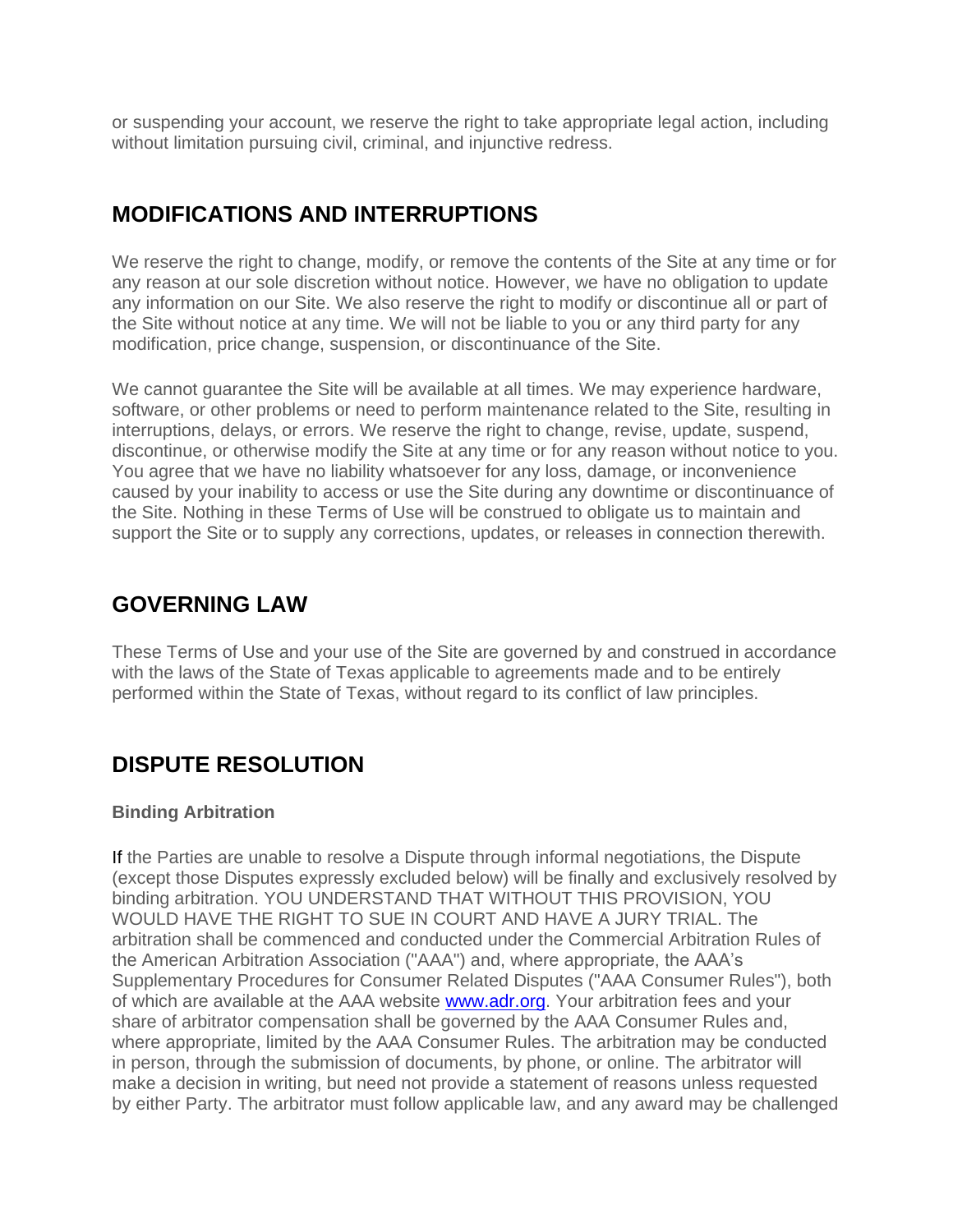if the arbitrator fails to do so. Except where otherwise required by the applicable AAA rules or applicable law, the arbitration will take place in Harris, Texas. Except as otherwise provided herein, the Parties may litigate in court to compel arbitration, stay proceedings pending arbitration, or to confirm, modify, vacate, or enter judgment on the award entered by the arbitrator.

If for any reason, a Dispute proceeds in court rather than arbitration, the Dispute shall be commenced or prosecuted in the state and federal courts located in Harris, Texas, and the Parties hereby consent to, and waive all defenses of lack of personal jurisdiction, and forum non conveniens with respect to venue and jurisdiction in such state and federal courts. Application of the United Nations Convention on Contracts for the International Sale of Goods and the Uniform Computer Information Transaction Act (UCITA) are excluded from these Terms of Use.

In no event shall any Dispute brought by either Party related in any way to the Site be commenced more than one (1) years after the cause of action arose. If this provision is found to be illegal or unenforceable, then neither Party will elect to arbitrate any Dispute falling within that portion of this provision found to be illegal or unenforceable and such Dispute shall be decided by a court of competent jurisdiction within the courts listed for jurisdiction above, and the Parties agree to submit to the personal jurisdiction of that court.

#### **Restrictions**

The Parties agree that any arbitration shall be limited to the Dispute between the Parties individually. To the full extent permitted by law, (a) no arbitration shall be joined with any other proceeding; (b) there is no right or authority for any Dispute to be arbitrated on a class-action basis or to utilize class action procedures; and (c) there is no right or authority for any Dispute to be brought in a purported representative capacity on behalf of the general public or any other persons.

#### **Exceptions to Arbitration**

The Parties agree that the following Disputes are not subject to the above provisions concerning binding arbitration: (a) any Disputes seeking to enforce or protect, or concerning the validity of, any of the intellectual property rights of a Party; (b) any Dispute related to, or arising from, allegations of theft, piracy, invasion of privacy, or unauthorized use; and (c) any claim for injunctive relief. If this provision is found to be illegal or unenforceable, then neither Party will elect to arbitrate any Dispute falling within that portion of this provision found to be illegal or unenforceable and such Dispute shall be decided by a court of competent jurisdiction within the courts listed for jurisdiction above, and the Parties agree to submit to the personal jurisdiction of that court.

### **CORRECTIONS**

There may be information on the Site that contains typographical errors, inaccuracies, or omissions, including descriptions, pricing, availability, and various other information. We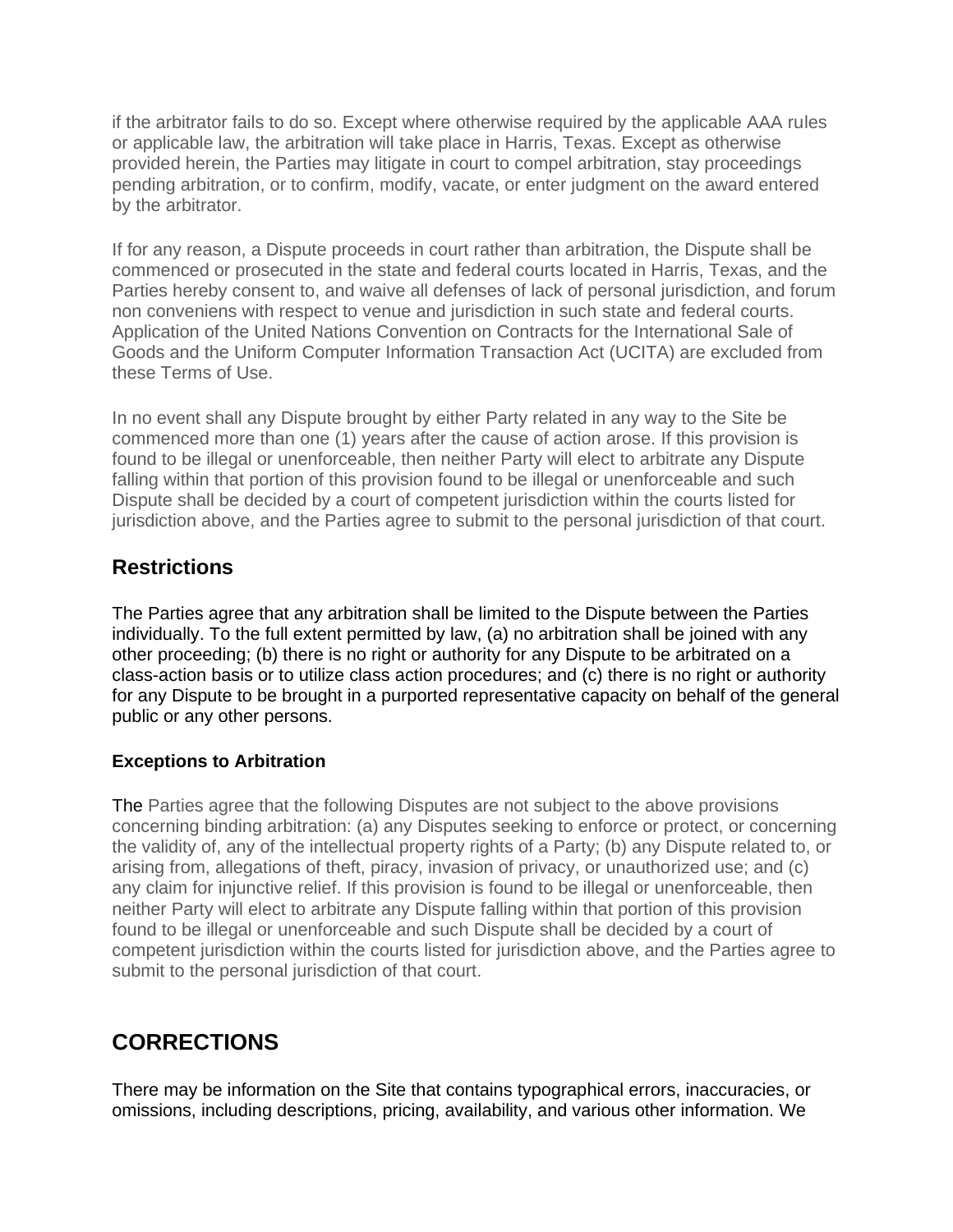reserve the right to correct any errors, inaccuracies, or omissions and to change or update the information on the Site at any time, without prior notice.

#### **DISCLAIMER**

THE SITE IS PROVIDED ON AN AS-IS AND AS-AVAILABLE BASIS. YOU AGREE THAT YOUR USE OF THE SITE AND OUR SERVICES WILL BE AT YOUR SOLE RISK. TO THE FULLEST EXTENT PERMITTED BY LAW, WE DISCLAIM ALL WARRANTIES, EXPRESS OR IMPLIED, IN CONNECTION WITH THE SITE AND YOUR USE THEREOF, INCLUDING, WITHOUT LIMITATION, THE IMPLIED WARRANTIES OF MERCHANTABILITY, FITNESS FOR A PARTICULAR PURPOSE, AND NON-INFRINGEMENT. WE MAKE NO WARRANTIES OR REPRESENTATIONS ABOUT THE ACCURACY OR COMPLETENESS OF THE SITE'S CONTENT OR THE CONTENT OF ANY WEBSITES LINKED TO THE SITE AND WE WILL ASSUME NO LIABILITY OR RESPONSIBILITY FOR ANY (1) ERRORS, MISTAKES, OR INACCURACIES OF CONTENT AND MATERIALS, (2) PERSONAL INJURY OR PROPERTY DAMAGE, OF ANY NATURE WHATSOEVER, RESULTING FROM YOUR ACCESS TO AND USE OF THE SITE, (3) ANY UNAUTHORIZED ACCESS TO OR USE OF OUR SECURE SERVERS AND/OR ANY AND ALL PERSONAL INFORMATION AND/OR FINANCIAL INFORMATION STORED THEREIN, (4) ANY INTERRUPTION OR CESSATION OF TRANSMISSION TO OR FROM THE SITE, (5) ANY BUGS, VIRUSES, TROJAN HORSES, OR THE LIKE WHICH MAY BE TRANSMITTED TO OR THROUGH THE SITE BY ANY THIRD PARTY, AND/OR (6) ANY ERRORS OR OMISSIONS IN ANY CONTENT AND MATERIALS OR FOR ANY LOSS OR DAMAGE OF ANY KIND INCURRED AS A RESULT OF THE USE OF ANY CONTENT POSTED, TRANSMITTED, OR OTHERWISE MADE AVAILABLE VIA THE SITE. WE DO NOT WARRANT, ENDORSE, GUARANTEE, OR ASSUME RESPONSIBILITY FOR ANY PRODUCT OR SERVICE ADVERTISED OR OFFERED BY A THIRD PARTY THROUGH THE SITE, ANY HYPERLINKED WEBSITE, OR ANY WEBSITE OR MOBILE APPLICATION FEATURED IN ANY BANNER OR OTHER ADVERTISING, AND WE WILL NOT BE A PARTY TO OR IN ANY WAY BE RESPONSIBLE FOR MONITORING ANY TRANSACTION BETWEEN YOU AND ANY THIRD-PARTY PROVIDERS OF PRODUCTS OR SERVICES. AS WITH THE PURCHASE OF A PRODUCT OR SERVICE THROUGH ANY MEDIUM OR IN ANY ENVIRONMENT, YOU SHOULD USE YOUR BEST JUDGMENT AND EXERCISE CAUTION WHERE APPROPRIATE.

### **LIMITATIONS OF LIABILITY**

IN NO EVENT WILL WE OR OUR DIRECTORS, EMPLOYEES, OR AGENTS BE LIABLE TO YOU OR ANY THIRD PARTY FOR ANY DIRECT, INDIRECT, CONSEQUENTIAL, EXEMPLARY, INCIDENTAL, SPECIAL, OR PUNITIVE DAMAGES, INCLUDING LOST PROFIT, LOST REVENUE, LOSS OF DATA, OR OTHER DAMAGES ARISING FROM YOUR USE OF THE SITE, EVEN IF WE HAVE BEEN ADVISED OF THE POSSIBILITY OF SUCH DAMAGES. NOTWITHSTANDING ANYTHING TO THE CONTRARY CONTAINED HEREIN, OUR LIABILITY TO YOU FOR ANY CAUSE WHATSOEVER AND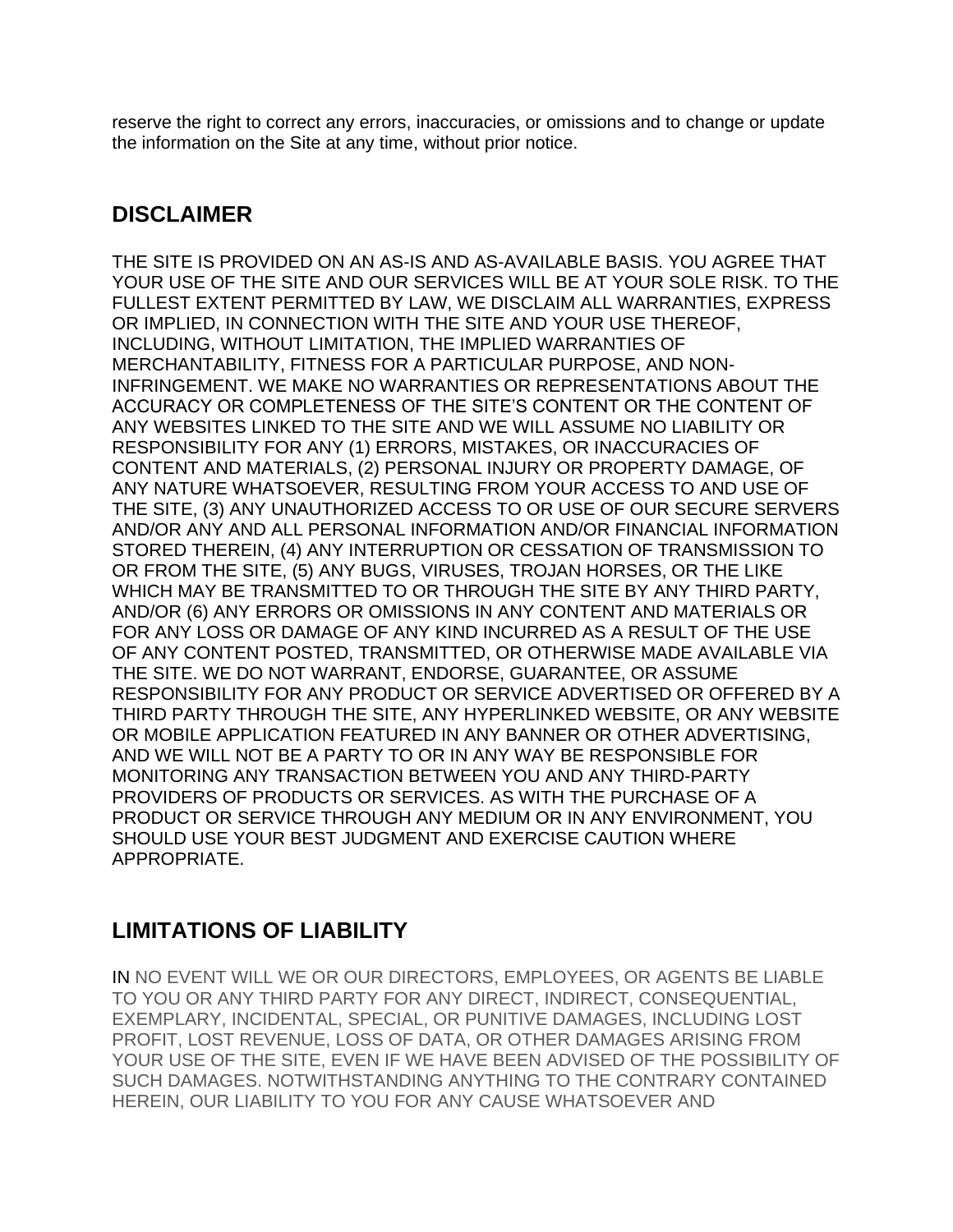REGARDLESS OF THE FORM OF THE ACTION, WILL AT ALL TIMES BE LIMITED TO THE AMOUNT PAID, IF ANY, BY YOU TO US DURING THE SIX (6) MONTH PERIOD PRIOR TO ANY CAUSE OF ACTION ARISING. CERTAIN US STATE LAWS AND INTERNATIONAL LAWS DO NOT ALLOW LIMITATIONS ON IMPLIED WARRANTIES OR THE EXCLUSION OR LIMITATION OF CERTAIN DAMAGES. IF THESE LAWS APPLY TO YOU, SOME OR ALL OF THE ABOVE DISCLAIMERS OR LIMITATIONS MAY NOT APPLY TO YOU, AND YOU MAY HAVE ADDITIONAL RIGHTS.

#### **INDEMNIFICATION**

You agree to defend, indemnify, and hold us harmless, including our subsidiaries, affiliates, and all of our respective officers, agents, partners, and employees, from and against any loss, damage, liability, claim, or demand, including reasonable attorneys' fees and expenses, made by any third party due to or arising out of: (1) use of the Site; (2) breach of these Terms of Use; (3) any breach of your representations and warranties set forth in these Terms of Use; (4) your violation of the rights of a third party, including but not limited to intellectual property rights; or (5) any overt harmful act toward any other user of the Site with whom you connected via the Site. Notwithstanding the foregoing, we reserve the right, at your expense, to assume the exclusive defense and control of any matter for which you are required to indemnify us, and you agree to cooperate, at your expense, with our defense of such claims. We will use reasonable efforts to notify you of any such claim, action, or proceeding which is subject to this indemnification upon becoming aware of it.

### **USER DATA**

We will maintain certain data that you transmit to the Site for the purpose of managing the performance of the Site, as well as data relating to your use of the Site. Although we perform regular routine backups of data, you are solely responsible for all data that you transmit or that relates to any activity you have undertaken using the Site. You agree that we shall have no liability to you for any loss or corruption of any such data, and you hereby waive any right of action against us arising from any such loss or corruption of such data.

#### **ELECTRONIC COMMUNICATIONS, TRANSACTIONS, AND SIGNATURES**

Visiting the Site, sending us emails, and completing online forms constitute electronic communications. You consent to receive electronic communications, and you agree that all agreements, notices, disclosures, and other communications we provide to you electronically, via email and on the Site, satisfy any legal requirement that such communication be in writing. YOU HEREBY AGREE TO THE USE OF ELECTRONIC SIGNATURES, CONTRACTS, ORDERS, AND OTHER RECORDS, AND TO ELECTRONIC DELIVERY OF NOTICES, POLICIES, AND RECORDS OF TRANSACTIONS INITIATED OR COMPLETED BY US OR VIA THE SITE. You hereby